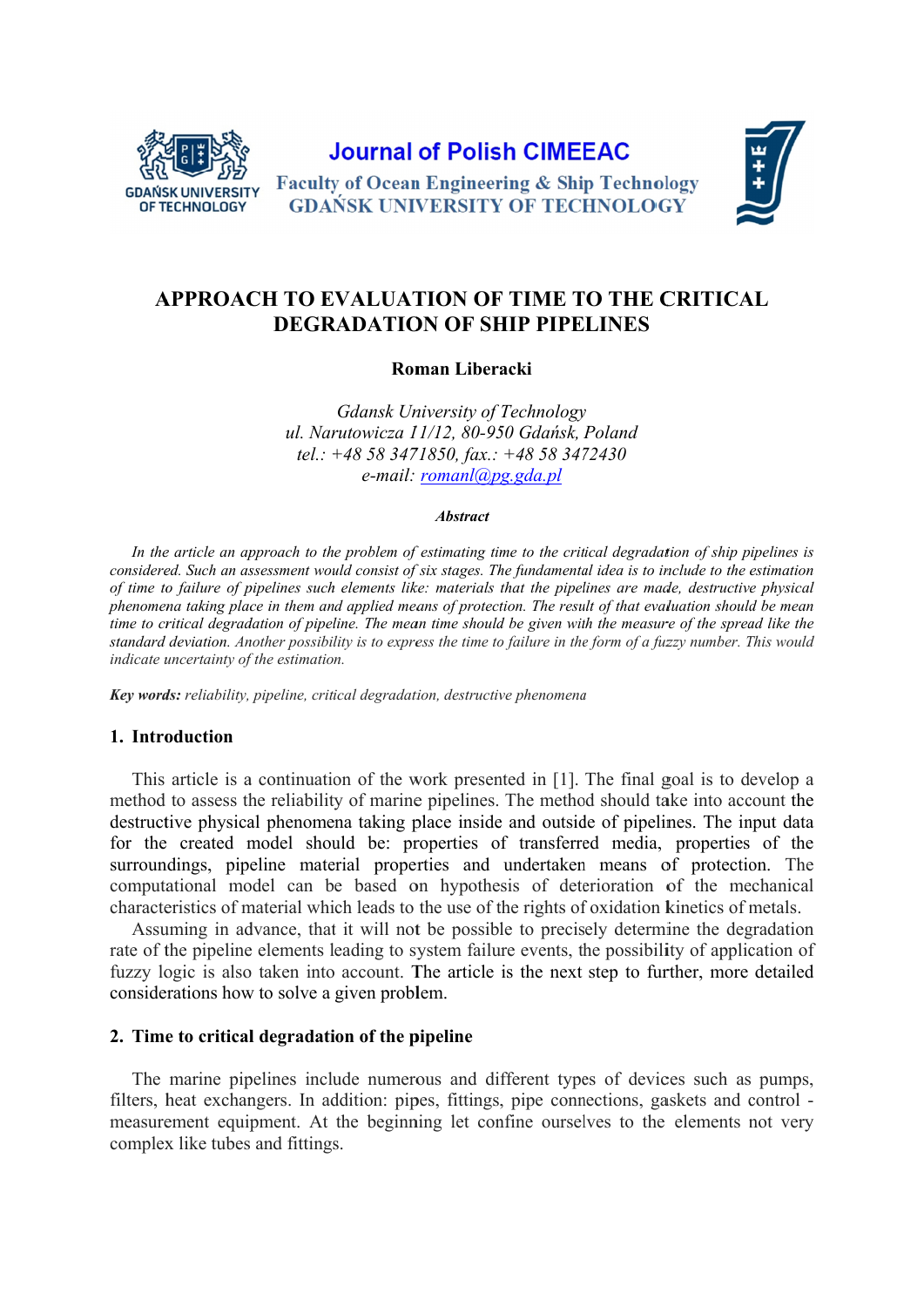The critical degradation of a component of a pipeline can be understood as the occurrence of perforations, achieving the minimum wall thickness or achieving an unacceptable size of the damage.

The expected mean time to failure should be given with the measure of the spread like the standard deviation or should be expressed in the form of a fuzzy number. It is very important to indicate uncertainty of the estimation. Evaluation of the time to failure is done in order to make decisions about the preventive maintenance. A large standard deviation of mean time to failure makes it difficult to determine the appropriate time to maintenance. A small standard deviation makes it easy to specify the time for preventive maintenance, what is shown in the  $Fig.1.$ 



Fig.1. The importance of standard deviation for making decisions about time to preventive maintenance

In the case a) it is easy to conclude that the time for preventive maintenance should be about 4 years. In the case b) it is very difficult to make the right decision.

#### 3. The steps of determining time to critical degradation of the piping components

Ship pipelines are destroyed from the inside and from the outside. Piping degradation processes depend on the ambient conditions and on the nature of the transported medium. The intensity of degradation can be reduced by applying of protective measures. The idea of determining time to critical degradation of the piping components is presented in Fig.2.

In the first step we should to recognize the properties of the transported medium, the properties of the material the component is made and the properties of the component surroundings. Transported medium can be for example: sea water, fresh water, fuel oil, lubricating oil, air, exhaust gases, steam, bilge water. Important properties of a piping component may be: the material from which it was made, diameter, wall thickness, type of connection used, seals, shape, the presence of different metals. In the external environment can be the air, sea water, fresh water, bilge water, fuel oil, lubricating oil and so on.

However, it is not enough to determine what substances are inside and outside of the pipe. Equally important are their parameters such as temperature, pressure, flow speed. Their values vary with time. In the further work it will be necessary to decide whether to accept constant values of those parameters, or take into account their variability over time. The second approach seems to be more appropriate, but it may be too difficult. At the moment it seems reasonable to use the hypothesis: "Deterioration of the object's state with varying parameters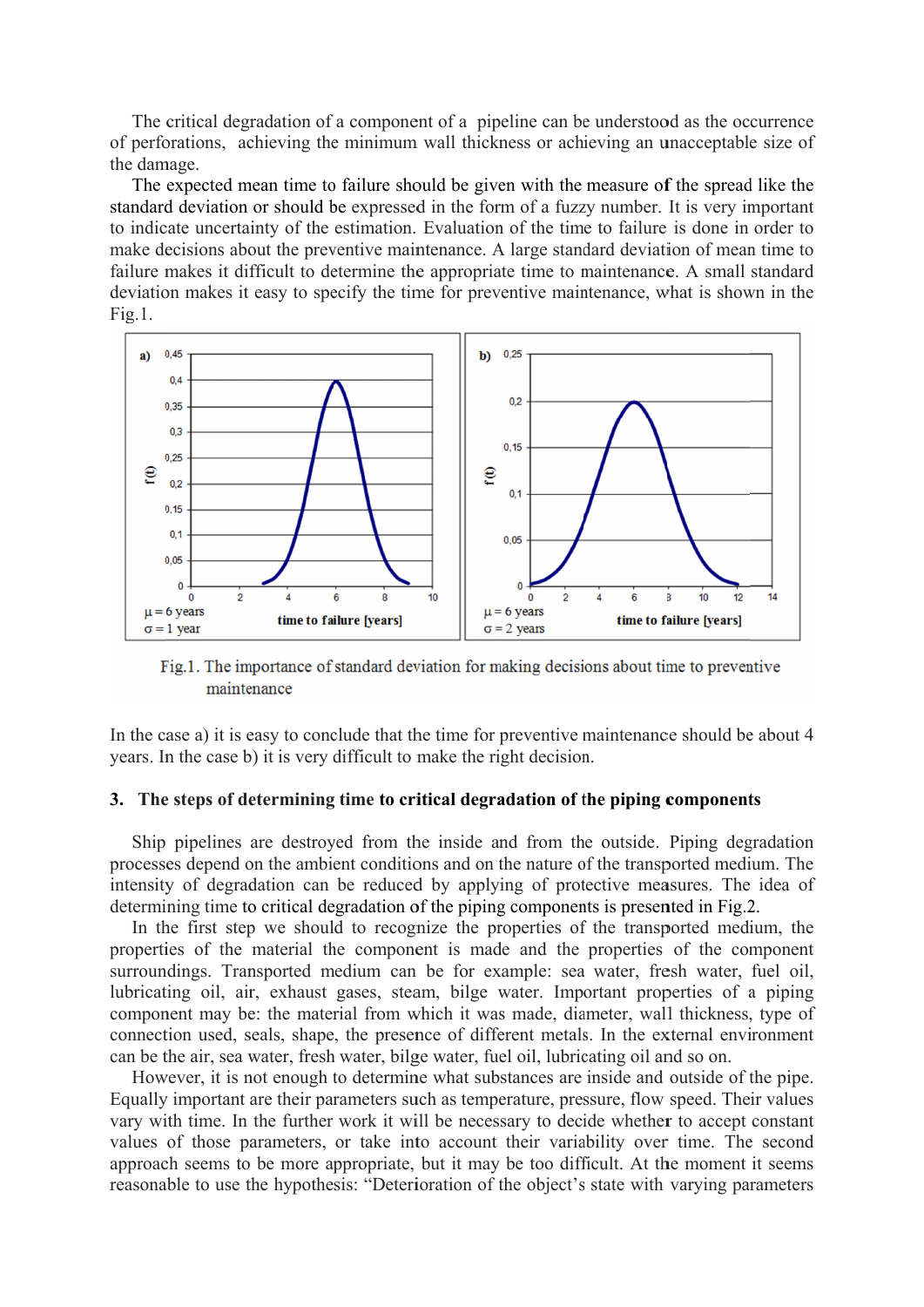of factors affecting the object occurs with an average intensity, determined with the use the average values of those parameters."

In the second step destructive phenomena affecting the state of the pipeline should be reviewed. Those phenomena include: uniform corrosion, pitting corrosion, abrasion, erosion, galvanic corrosion, graphitic corrosion, fatigue damage, stresses imposed by the assembly or temperature changes, water hammer and other. The damaging impact of them was described widely in the literature [2, 3, 4, 5, 6, 7] and summarized in [1]. In order to simplify the future calculation model we should not considered all the phenomena. The final result of the second stage should be a set of the most important phenomena, from the point of view of the lifetime of the element in question.



Fig.2. The steps of determining time to critical degradation of the piping components

 The third step is to review possible means undertaken to protect the pipeline against damage. There are three possible ways to increase the lifetime of the object. The first is to increase strength (immunity) of the object. The second is to reduce the load on the object. The third is to reduce the speed of deterioration of the properties of the object. Reducing the rate of deterioration of object properties can be achieved by applying coatings (passive, active); protection (cathode, anode); modifying the environment (dehumidification, oxygen depletion, inhibitors); adequate medium flow velocity. The output result of the third step should therefore to be a list of the methods used to protect the considered component of the pipeline.

In the fourth step, it is necessary to assess the effectiveness of the selected protection means. The efficiency could be expressed as the ratio of the rate of degradation of the protected item to non - protected item. A good units of rate of degradation seems to be a decrease in diameter in mm/year, or loss of weight in g/year. The protectors, like a pipeline, are also subject to degradation during operation. The other important task then is to build models to assess the loss of effectiveness of protection means depending on the time and environmental conditions.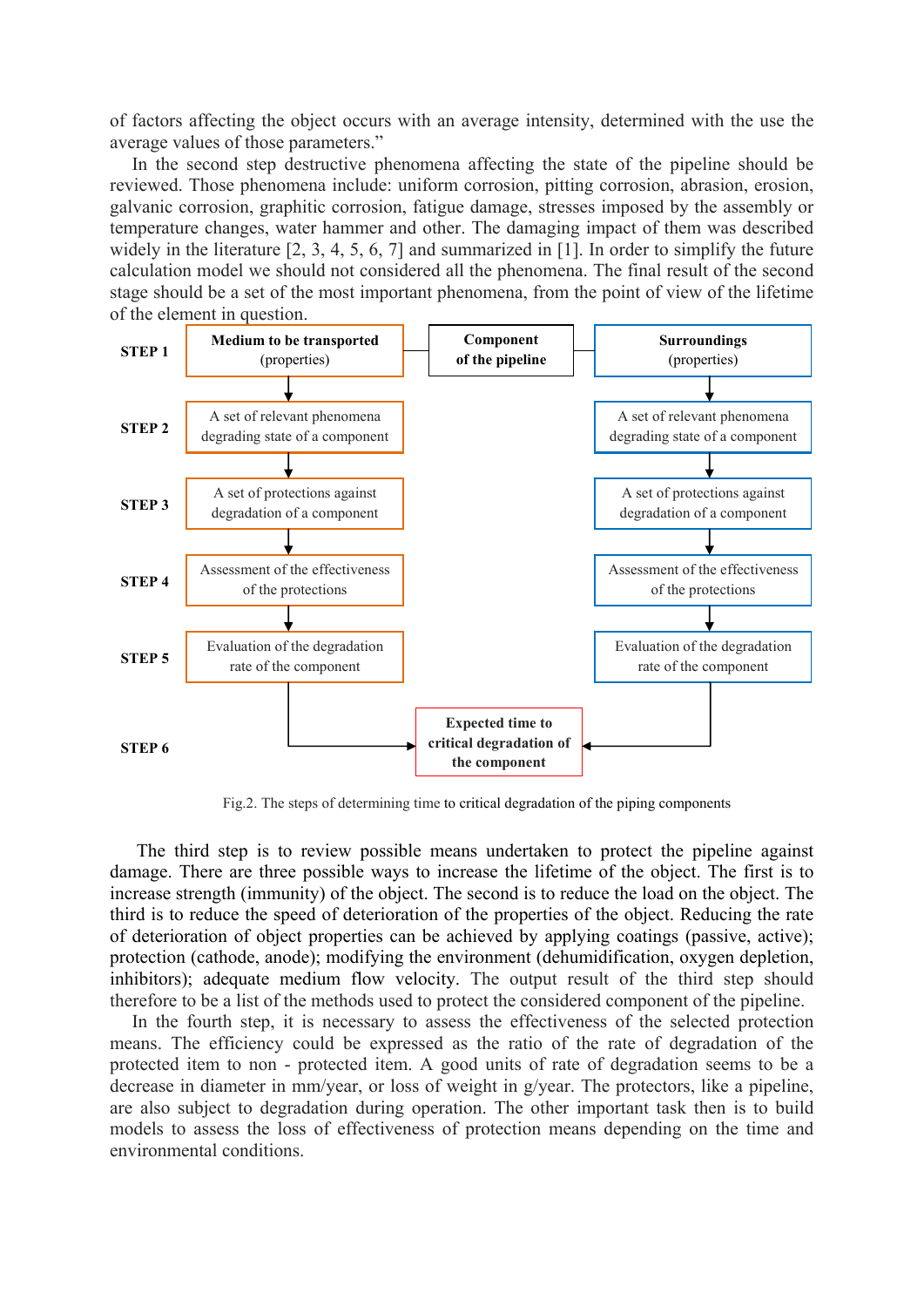In the step five the rate of degradation of the element should be assessed. It must be taken into account previously discussed: materials that the pipelines are made, pipeline environment condition, destructive physical phenomena taking place in them, applied means of protection. The task will be difficult because of the complexity of the problem. The output of the fifth step should be in the form of equations similar to the metal oxidation kinetics lows. The linear oxidation low is given below [8]:

$$
\frac{\Delta m}{s} = k_1 \cdot t + C \quad \left[\frac{g}{cm^2}\right] \tag{1}
$$

where:

 $\Delta m$  [g] - the weight loss of the metal in time t,  $S$  [cm<sup>2</sup>] - the surface area of the metal exposed,  $k_1$  [g/(cm<sup>2</sup>·s)] - linear rate constant for metal oxidation, t [s] - time of exposure,  $C$  [g/cm<sup>2</sup>] – integration constant.

There are also described other metal oxidation lows like: parabolic, cubic, exponential and logarithmic oxidation lows [8]. To use such equations it is necessary to determine the values of the rate constants of oxidation and the nature of the law. It can be done only experimentally. Therefore there is a need to build test stand. Similar relationships must also be developed for the other destructive phenomena.

The last step is to calculate the mean time to critical degradation of pipeline's component. It will be possible knowing the rate of destruction. The mean time should be given with the measure of the spread like the standard deviation. If the determination of the standard deviation will not be possible then the other possibility is to express the time to failure in the form of a fuzzy number. This would indicate uncertainty of the estimation. Uncertainty is the result of the adequacy of the adopted model and the accuracy of determining the constant values of equations describing the destruction rate.

#### **4. Final remarks**

In order to solve the given problem the knowledge of the existing models to assess the degradation rate of the piping components related to the different variations of corrosion must be expanded. Models to assess the degradation of pipelines' components as a result of other destructive phenomena (erosion, abrasion etc.) should be created. The most difficult task will be to develop models to describe the degradation rate of the provided protection means of the pipeline and their effectiveness. The issue presented in this article opens up wide possibilities for further research, in the theoretical and experimental area.

#### **References**

- [1] Liberacki R.: *The possibilities of estimating the reliability of ship pipelines' elements including destructive fenomena acting on them*. Journal of Polish CIMAC, Gdansk, 2014.
- [2] http://www.standard-club.com/docs/AMaster'sGuidetoShip'sPiping2ndedition.pdf (05.04.2014).
- [3] http://www.bulksolids.com.au/abrasion.html (05.04.2014)
- [4] http://www.isws.illinois.edu/chem/iwt/images/copper%20pipe.jpg (05.04.2014).
- [5] http://activerain.com/blogsview/3672345/more-science-joining-galvanized-and-copperpipe (05.04.2014).